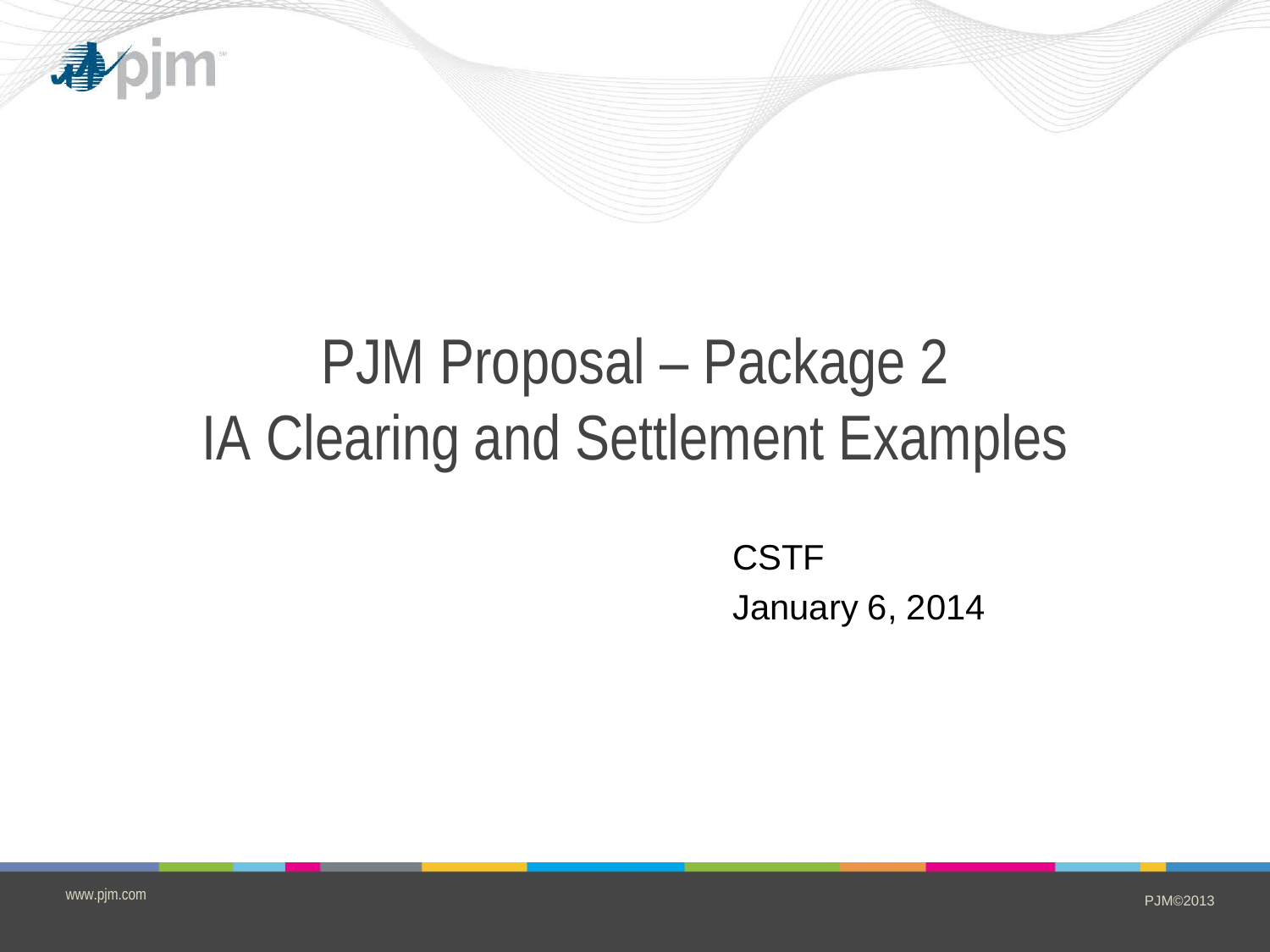## IA Clearing Examples with Bids above or equal to BRA CP

- 1. Supply curve intersects demand curve. IA clearing price set at intersection point.
- 2. Demand curve extends past supply curve with no intersection. IA clearing price set at marginal buy bid price.
- 3. Supply curve extends past demand curve with no intersection. IA clearing price set at marginal sell offer price.

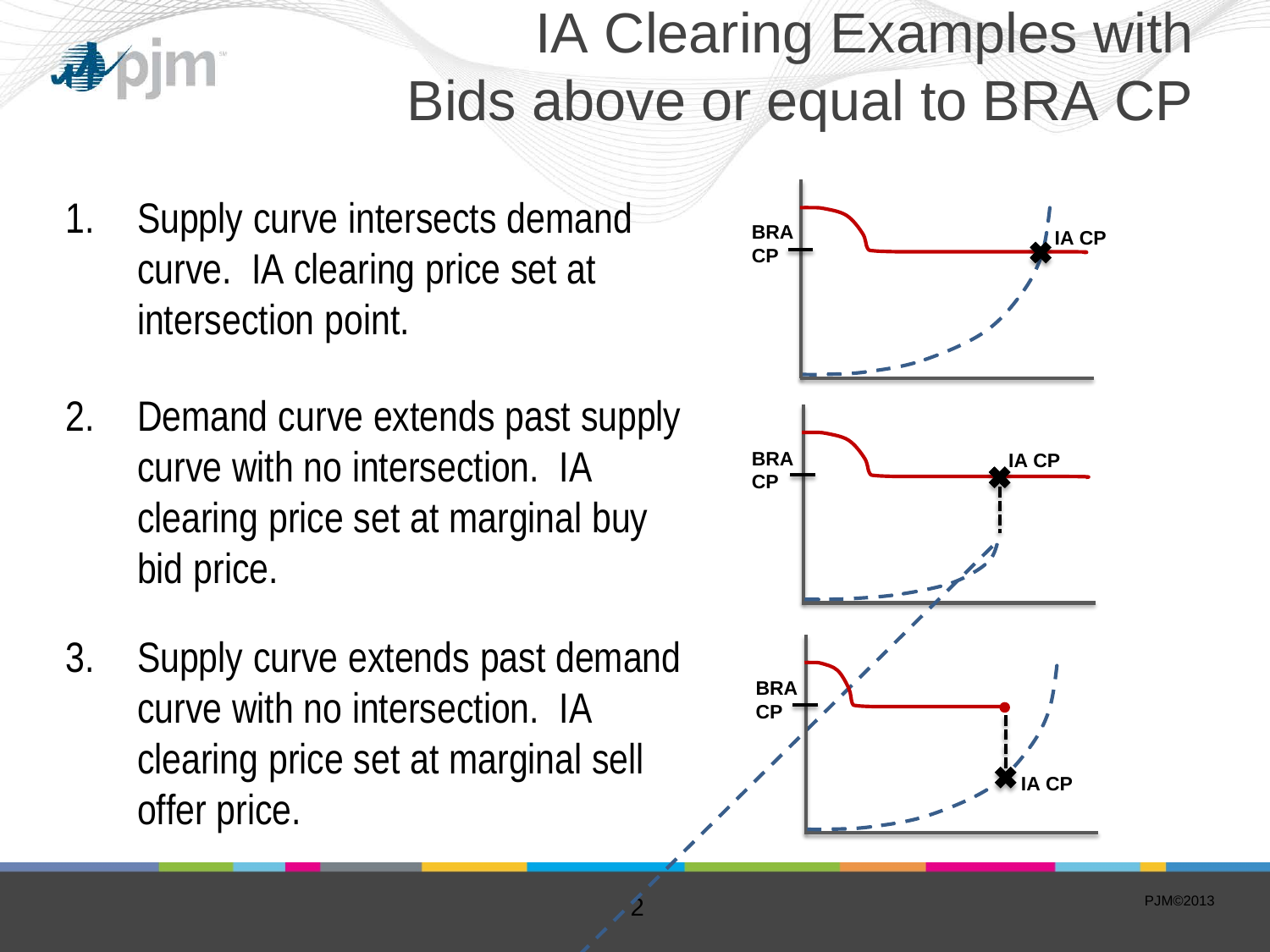## IA Clearing Example with Conditional Settlement Adjustment

Supply curve intersects demand curve below the BRA clearing price. IA clearing price set at intersection point.

- Demand that clears and is bid at a price equal to or greater than the BRA clearing price pays the cleared MW times IA clearing price.
	- Participant clears 50 MW Buy Bid
	- IA Charges: 50 MW x \$50 = **\$2500**
- Demand that clears and is bid at a price less than the BRA clearing price pays the cleared MW times IA clearing price, as well as the conditional settlement adjustment equal to the cleared MW times (BRA clearing price – IA clearing price)
	- Participant clears 50 MW Buy Bid
	- IA Charges: 50 MW x \$50 + [50 MW x (\$200 \$50)] **= \$10,000**